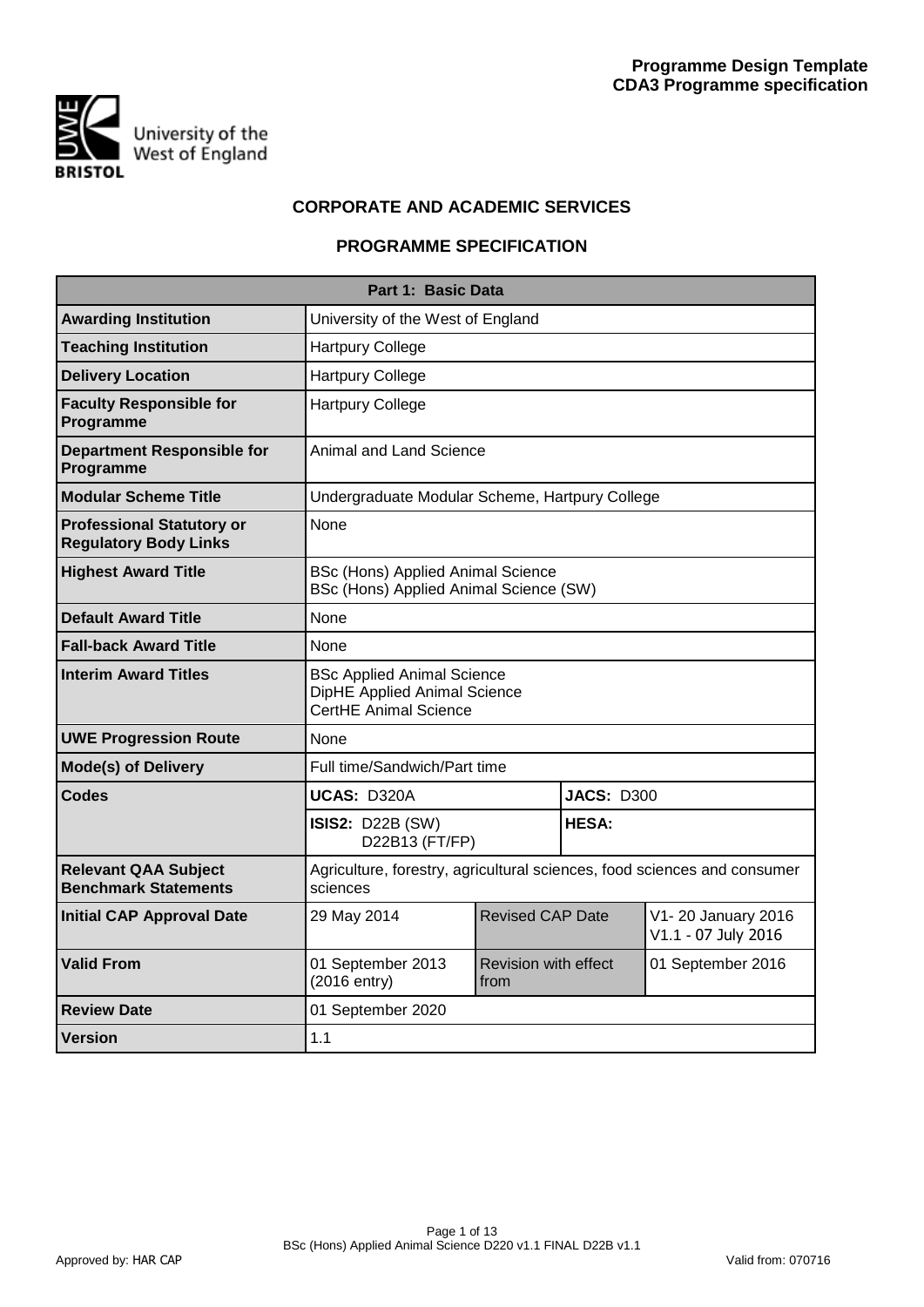# **Part 2: Educational Aims of the Programme**

The programme focuses on preparing individuals to become competent, flexible and accountable animal scientists. It enables students to gain a working understanding and critical awareness of the problems and/or new insights in the field of animal science, including issues pertaining to the area of animal health, nutrition and modern reproductive techniques. The programme will prepare the learner with a foundation for lifelong learning and:

- 1 Builds on basic scientific principles to develop a knowledge and understanding of the animal in health and disease and uses this knowledge to study animals in the context of present day industry and environment.
- 2 Provides students with the opportunity to think constructively and critically, discuss and evaluate concepts and theories in the field of animal science, propose sound and reasoned solutions to problems and show clear developments of these skills as a result of the programme.
- 3 Allows students to choose from a range of options appropriate to their needs, while maintaining a coherent programme of study.
- 4 Assesses the abilities of the students in a rigorous but constructive way.
- 5 Meets the needs of the industry sector providing the foundation for a range of careers.
- 6 Provides students with the ability to transfer skills to different working environments.
- 7 Assists students to be adaptable to the changing demands of business and society.<br>8 Provides high quality education and professional development, supported by a stron
- Provides high quality education and professional development, supported by a strong base of creative and applicable research.
- 9 Enables students to progress into postgraduate study or research.
- 10 Subscribes and contributes to the philosophy and operation of the University of the West of England's Undergraduate Modular Scheme.

#### **Programme requirements for the purposes of the Higher Education Achievement Record (HEAR)**

The programme structure presents a coherent degree, constituting a wide range of options with clear streams running through. This will allow students to undertake modules most relevant to them, whilst developing their scientific understanding crucial to the industry. Industry links through onsite commercial enterprises will support delivery, such as Home Farm, canine hydrotherapy and the Equine Therapy Centre. An optional sandwich year allows theory to be integrated into practice. This is all facilitated through long standing links with a wide range of animal-based industries, such as charities, NGOs, zoos, animal rescue centres, boarding kennels and laboratories, amongst others.

If a student has chosen a sandwich year work placement, their award title is BSc (Hons) Applied Animal Science (SW).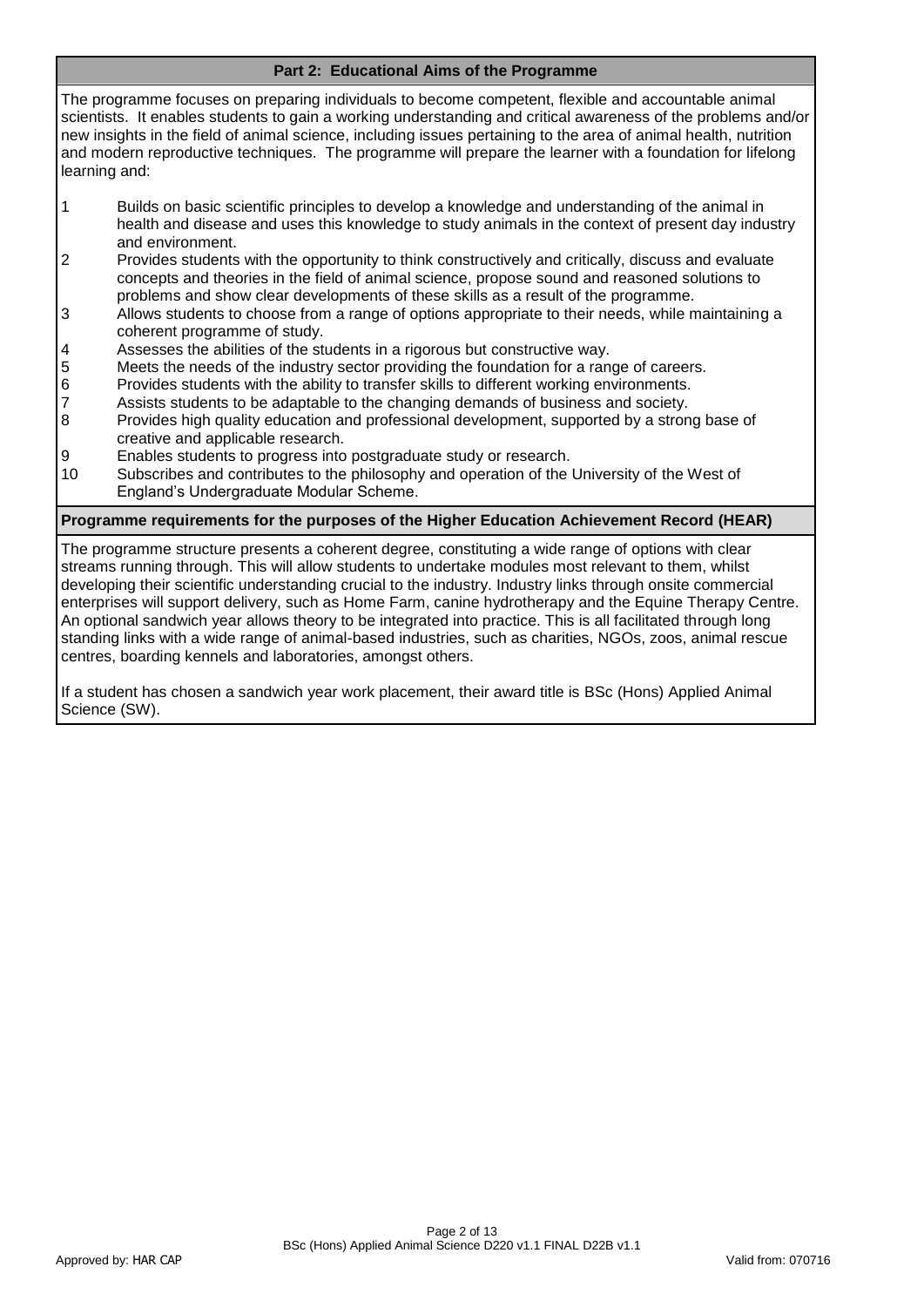| Part 3: Learning Outcomes of the Programme                                                                                                                                    |                                                                                                                                                                                                                                                            |                                                          |                        |                                |              |                        |                                 |                   |                                         |                                      |                                  |                   |                |                                                    |                        |                                 |                     |                   |              |                           |                                                            |                                           |                                    |                              |                                   |              |                           |                                   |                                  |                            |              |               |                   |                                 |                  |
|-------------------------------------------------------------------------------------------------------------------------------------------------------------------------------|------------------------------------------------------------------------------------------------------------------------------------------------------------------------------------------------------------------------------------------------------------|----------------------------------------------------------|------------------------|--------------------------------|--------------|------------------------|---------------------------------|-------------------|-----------------------------------------|--------------------------------------|----------------------------------|-------------------|----------------|----------------------------------------------------|------------------------|---------------------------------|---------------------|-------------------|--------------|---------------------------|------------------------------------------------------------|-------------------------------------------|------------------------------------|------------------------------|-----------------------------------|--------------|---------------------------|-----------------------------------|----------------------------------|----------------------------|--------------|---------------|-------------------|---------------------------------|------------------|
| The award route provides opportunities for students to develop and demonstrate knowledge and<br>understanding, qualities, skills and other attributes in the following areas: |                                                                                                                                                                                                                                                            |                                                          |                        |                                |              |                        |                                 |                   |                                         |                                      |                                  |                   |                |                                                    |                        |                                 |                     |                   |              |                           |                                                            |                                           |                                    |                              |                                   |              |                           |                                   |                                  |                            |              |               |                   |                                 |                  |
|                                                                                                                                                                               | <b>Learning Outcomes:</b>                                                                                                                                                                                                                                  | <u>Çõo</u><br><u>ō</u><br><b>Physi</b><br>and<br>Anatomy | <b>Animal Genetics</b> | $\mathbf{o}$<br>Introduction 1 | Biodiversity | <b>Animal Nutritio</b> | Animal Welfar<br>ntroduction to | Animal Health and | Proces<br><b>Jndergraduate Research</b> | Disease<br>Applied Animal Health and | Domestic Animal<br>Management of | Animal Production | Animal Therapy | <u>ලි</u><br><b>Physiol</b><br>Animal Reproductive | Behavioural Measuremen | <b>Applied Animal Nutrition</b> | Animal Microbiology | ndependent Report | Field Course | are<br>and Welf<br>Ethics | Portfoli<br>Study<br>$\overline{a}$<br>nternational Academ | Project<br>Study<br>nternational Academic | Extend<br>Academic<br>nternational | Sandwich Year Work Placement | <b>Undergraduate Dissertation</b> | Epidemiology | Advanced Animal Nutrition | <b>Advanced Animal Production</b> | Conservation<br>Biodiversity and | Wildlife and Zoo Managemen | Developments | Anthrozoology | Animal Psychology | crobiology<br>Advanced Animal M | Animal Therapy 2 |
| A) Knowledge and understanding of:                                                                                                                                            |                                                                                                                                                                                                                                                            |                                                          |                        |                                |              |                        |                                 |                   |                                         |                                      |                                  |                   |                |                                                    |                        |                                 |                     |                   |              |                           |                                                            |                                           |                                    |                              |                                   |              |                           |                                   |                                  |                            |              |               |                   |                                 |                  |
| $\mathbf{1}$                                                                                                                                                                  | The ability to analyse and<br>evaluate the problems and/or<br>new insights in the field of<br>animal science, with respect<br>to nutrition, reproduction and<br>animal health.                                                                             |                                                          |                        |                                |              |                        |                                 |                   |                                         |                                      |                                  |                   |                |                                                    |                        |                                 |                     |                   |              |                           |                                                            |                                           |                                    |                              |                                   |              |                           |                                   |                                  |                            |              |               |                   |                                 |                  |
| $\overline{c}$                                                                                                                                                                | A comprehensive knowledge<br>of anatomical, physiological<br>and nutritional principles<br>related to animal health and<br>disease.                                                                                                                        |                                                          |                        |                                |              | ✓                      | ✓                               | $\checkmark$      |                                         |                                      |                                  |                   |                |                                                    |                        |                                 |                     |                   |              |                           |                                                            | ✓                                         | $\checkmark$                       |                              |                                   |              |                           |                                   |                                  |                            |              |               |                   |                                 |                  |
| 3                                                                                                                                                                             | The ability to apply<br>underpinning principles of<br>genetics to the health of an<br>animal.                                                                                                                                                              |                                                          |                        |                                |              |                        |                                 |                   |                                         |                                      |                                  |                   |                |                                                    |                        |                                 |                     |                   |              |                           |                                                            |                                           | ✓                                  |                              |                                   |              |                           |                                   |                                  |                            |              |               |                   |                                 |                  |
| 4                                                                                                                                                                             | An appreciation of the<br>application, development and<br>ethical considerations of<br>reproduction technologies.                                                                                                                                          |                                                          | ✓                      |                                |              |                        | ✓                               |                   |                                         |                                      |                                  |                   |                |                                                    |                        |                                 |                     |                   |              |                           |                                                            | ✓                                         |                                    |                              |                                   |              |                           |                                   |                                  |                            |              |               |                   |                                 |                  |
| 5                                                                                                                                                                             | The ability to apply the<br>knowledge gained during the<br>programme, together with an<br>understanding of how<br>established techniques of<br>research and enquiry are<br>used to create and interpret<br>knowledge in the applied<br>science discipline. |                                                          |                        |                                |              |                        |                                 |                   |                                         |                                      |                                  |                   |                |                                                    |                        |                                 |                     |                   |              |                           |                                                            |                                           |                                    |                              |                                   |              |                           |                                   |                                  |                            |              |               |                   |                                 |                  |
|                                                                                                                                                                               | (B) Intellectual Skills                                                                                                                                                                                                                                    |                                                          |                        |                                |              |                        |                                 |                   |                                         |                                      |                                  |                   |                |                                                    |                        |                                 |                     |                   |              |                           |                                                            |                                           |                                    |                              |                                   |              |                           |                                   |                                  |                            |              |               |                   |                                 |                  |
| $\mathbf{1}$                                                                                                                                                                  | Use problem solving skills<br>and decision making<br>strategies to support the<br>problems and/or new insights<br>in the field of animal science,<br>nutrition, reproduction and<br>animal health.                                                         |                                                          |                        |                                |              |                        |                                 |                   |                                         |                                      |                                  |                   |                |                                                    |                        |                                 |                     |                   |              |                           |                                                            |                                           |                                    |                              |                                   |              |                           |                                   |                                  |                            |              |               |                   |                                 |                  |
| $\overline{2}$                                                                                                                                                                | Use skills of reflection,<br>evaluation and critical<br>thinking to support an<br>effective understanding of<br>anatomical, physiological<br>and nutritional principles<br>related to animal health and<br>disease.                                        |                                                          |                        |                                |              |                        |                                 | ∶√                |                                         |                                      |                                  |                   |                |                                                    |                        |                                 |                     |                   |              |                           |                                                            |                                           |                                    |                              |                                   |              |                           |                                   |                                  |                            |              |               |                   |                                 |                  |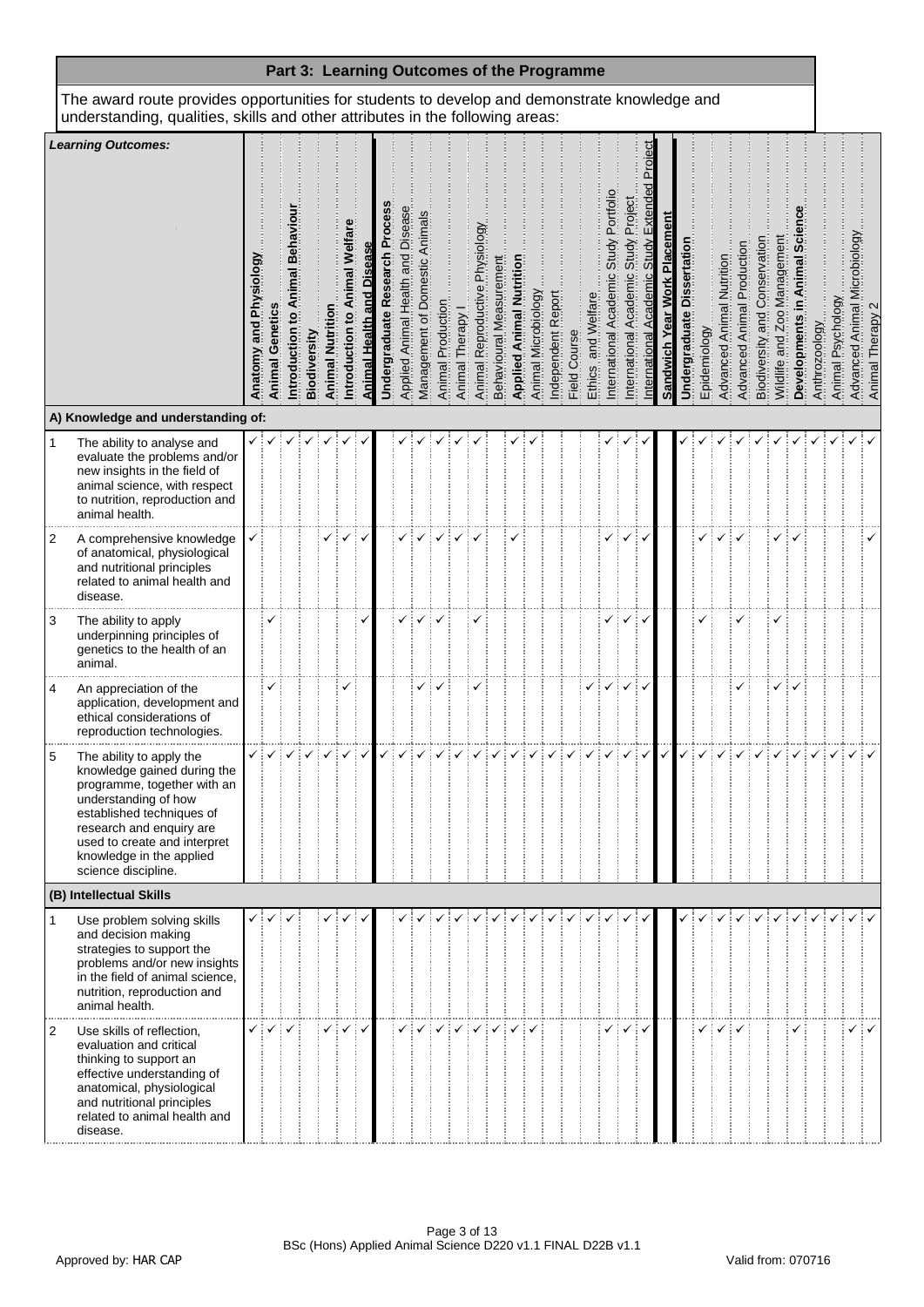|                | <b>Learning Outcomes:</b>                                                                                                                                                                                                               |                                         |                        |                                          |              |                 |                                    |                      |                                         |                                      |                                        |                   |                |                                   |                         |                                 |                     |                    |              |                             |                                                     |                                                     |                                    |                              |                               |              |                           |                            |                                  |                             |                                    |               |                   |                                   |                                     |
|----------------|-----------------------------------------------------------------------------------------------------------------------------------------------------------------------------------------------------------------------------------------|-----------------------------------------|------------------------|------------------------------------------|--------------|-----------------|------------------------------------|----------------------|-----------------------------------------|--------------------------------------|----------------------------------------|-------------------|----------------|-----------------------------------|-------------------------|---------------------------------|---------------------|--------------------|--------------|-----------------------------|-----------------------------------------------------|-----------------------------------------------------|------------------------------------|------------------------------|-------------------------------|--------------|---------------------------|----------------------------|----------------------------------|-----------------------------|------------------------------------|---------------|-------------------|-----------------------------------|-------------------------------------|
|                |                                                                                                                                                                                                                                         | §ŏ<br><u>ō</u><br>Phy<br>and<br>Anatomy | <b>Animal Genetics</b> | Behavi<br>$\overline{a}$<br>Introduction | Biodiversity | Animal Nutritio | mal Welfar<br>ξ<br>Introduction to | Animal Health and Di | Proces<br><b>Undergraduate Research</b> | Disease<br>Applied Animal Health and | estic Animals<br>of Dome<br>Management | Animal Production | Animal Therapy | Physiology<br>Animal Reproductive | Behavioural Measurement | <b>Applied Animal Nutrition</b> | Animal Microbiology | Independent Report | Field Course | ele.<br>and Welfa<br>Ethics | Portfolio<br>Study<br>International Academic        | Project<br>Study<br>nternational Academic           | Extend<br>Academic<br>nternational | Sandwich Year Work Placement | Dissertation<br>Undergraduate | Epidemiology | Advanced Animal Nutrition | Advanced Animal Production | Conservation<br>Biodiversity and | Wildlife and Zoo Management | <u>ပ</u> ြ<br>imal<br>Developments | Anthrozoology | Animal Psychology | icrobiology<br>Advanced Animal Mi | $\mathbf{\Omega}$<br>Animal Therapy |
| 3              | Demonstrate the ability to<br>apply critical evaluation and<br>informed decision making<br>when discussing modern<br>reproductive techniques<br>used in the animal industries.                                                          | ✓┊                                      |                        |                                          |              |                 |                                    |                      |                                         |                                      |                                        |                   |                |                                   |                         |                                 |                     |                    |              |                             | ✓                                                   | ✓                                                   | $\checkmark$                       |                              |                               |              |                           |                            |                                  | ✓                           | ✓                                  |               |                   |                                   |                                     |
| $\overline{4}$ | Demonstrate the ability to<br>undertake sustained study<br>applying deeper cognitive<br>learning to an aspect of<br>animal science.                                                                                                     |                                         |                        |                                          |              |                 |                                    |                      |                                         |                                      |                                        |                   |                |                                   |                         |                                 |                     |                    |              |                             |                                                     | ✓                                                   | ÷∡                                 | $\checkmark$                 |                               |              |                           |                            |                                  |                             |                                    |               |                   |                                   |                                     |
| $\sqrt{5}$     | Critically evaluate an aspect<br>of animal science based on<br>systematic rigorous research<br>processes which highlights<br>both implications and<br>recommendations for<br>developing current and future<br>practice.                 |                                         |                        |                                          |              |                 |                                    |                      |                                         |                                      |                                        |                   |                |                                   |                         |                                 |                     |                    |              |                             |                                                     |                                                     | ✓                                  |                              |                               |              |                           |                            |                                  |                             |                                    |               |                   |                                   |                                     |
| 6              | Use skills of reflection,<br>evaluation and critical<br>thinking to support an<br>effective understanding of<br>current legislation in relevant<br>agricultural and animal<br>related polices both in the<br>United Kingdom and Europe. |                                         |                        |                                          |              |                 | ✓                                  |                      |                                         |                                      |                                        |                   |                |                                   |                         |                                 |                     |                    |              |                             |                                                     |                                                     |                                    |                              |                               |              |                           |                            |                                  |                             |                                    |               |                   |                                   |                                     |
| 7              | Demonstrate a commitment<br>to continuing professional<br>development and lifelong<br>learning through the<br>development of skills in<br>relation to self directed and<br>independent study.                                           |                                         | ✓┊✓                    |                                          |              |                 | ∶√                                 |                      |                                         |                                      |                                        |                   |                |                                   |                         |                                 |                     |                    |              |                             |                                                     | $\checkmark$ $\checkmark$ $\checkmark$ $\checkmark$ |                                    | $\checkmark$                 | ✓                             |              |                           |                            |                                  |                             |                                    |               |                   |                                   |                                     |
|                | (C) Subject/Professional/Practical Skills                                                                                                                                                                                               |                                         |                        |                                          |              |                 |                                    |                      |                                         |                                      |                                        |                   |                |                                   |                         |                                 |                     |                    |              |                             |                                                     |                                                     |                                    |                              |                               |              |                           |                            |                                  |                             |                                    |               |                   |                                   |                                     |
| $\mathbf{1}$   | Undertake skilled and<br>competent evaluative and<br>practical animal science<br>skills;                                                                                                                                                |                                         | ✓┊✓┊✓┊✓                |                                          |              |                 | ✓                                  |                      |                                         |                                      |                                        |                   |                |                                   |                         |                                 |                     |                    |              |                             |                                                     |                                                     |                                    |                              |                               |              |                           |                            |                                  |                             |                                    |               |                   |                                   |                                     |
| $\overline{2}$ | Communicate effectively with<br>individuals, establishing<br>professional and ethical<br>relationships;                                                                                                                                 |                                         |                        |                                          |              |                 |                                    |                      |                                         |                                      |                                        |                   |                |                                   |                         |                                 |                     |                    |              |                             |                                                     |                                                     |                                    |                              |                               |              |                           |                            |                                  |                             |                                    |               |                   |                                   |                                     |
| 3              | Maintain the standards and<br>practices required of the<br>industry;                                                                                                                                                                    |                                         |                        |                                          |              |                 | ✓┊✓                                |                      |                                         |                                      |                                        |                   |                |                                   |                         |                                 |                     |                    |              |                             |                                                     |                                                     | $\checkmark$                       | $\checkmark$                 |                               |              |                           |                            |                                  |                             |                                    |               |                   |                                   |                                     |
| 4              | Recognise moral/ethical<br>dilemmas and issues;                                                                                                                                                                                         |                                         |                        |                                          |              |                 | ✓┊✓                                |                      |                                         | ✓┊                                   |                                        |                   |                |                                   |                         |                                 |                     |                    |              |                             | $\checkmark$ $\checkmark$ $\checkmark$ $\checkmark$ |                                                     |                                    |                              |                               |              |                           |                            |                                  |                             | ✓┊✓                                |               |                   |                                   |                                     |
| 5              | Perform professional tasks<br>exercising personal<br>responsibility and a capacity<br>to make decisions<br>appropriate to the role in the<br>animal science industries.                                                                 |                                         |                        |                                          |              |                 |                                    |                      |                                         |                                      |                                        |                   |                |                                   |                         |                                 |                     |                    |              |                             |                                                     | ✓┊✓                                                 |                                    | $\checkmark$                 |                               |              |                           |                            |                                  |                             |                                    |               |                   |                                   |                                     |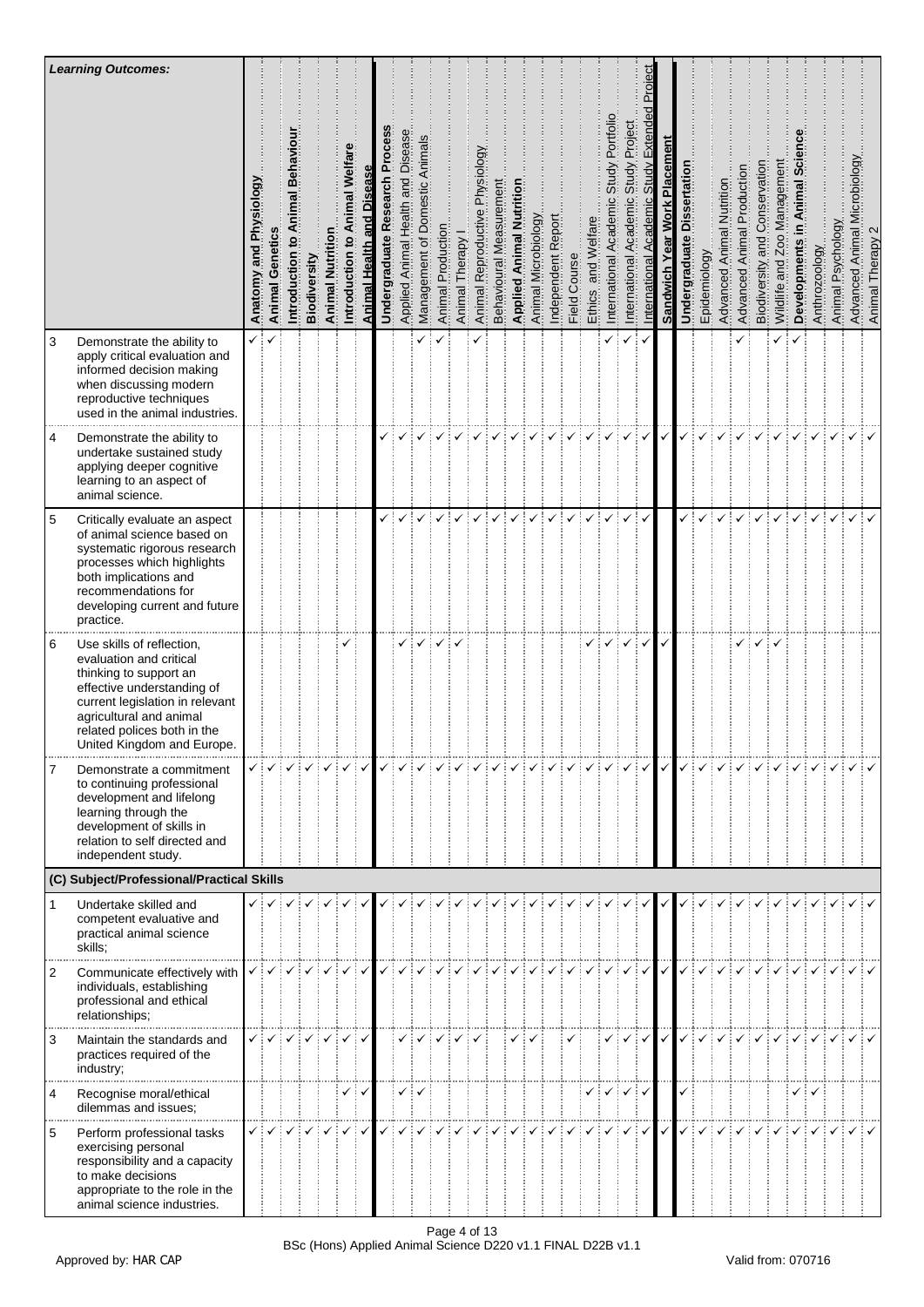|                | <b>Learning Outcomes:</b><br>(D) Transferable skills and other attributes                                                                                        | <b>Animal Genetics</b> | ntroduction                                                                                             | Biodiversity | <b>Animal Nutritio</b> | Animal Welfar<br>$\overline{6}$<br>ntroduction | Animal Health | ocess<br>ò<br>Research<br><b>Undergraduate</b> | Disease<br>Applied Animal Health and | Animals<br>of Domestic<br>Management                                                                                                                                                                              | Animal Production | Animal Therapy | Physiology<br>Animal Reproductive | Behavioural Measuremen | <b>Applied Animal Nutrition</b> | Animal Microbiology | Report<br>ndependent | Course<br>Field <sup>®</sup> | iare<br>and Welf<br><b>Ethics</b> | Portfolio<br>Study<br>$\overline{6}$<br>nternational Academ | Project<br>Study<br>Academic<br>nternational | cademi<br>nternational | Placemen<br><b>Work</b><br>Sandwich Year | <b>Dissertation</b><br>Undergraduate | Epidemiology | Advanced Animal Nutrition | <b>Animal Production</b><br>Advanced | Conservation<br>and<br>Biodiversity | Managemen<br>Wildlife and Zoo | ت<br>ھ<br>Developments | Anthrozoology | Psychology<br>Animal | crobiology<br>Advanced Animal M                                                                                                                                                                                                                                                                                                                                                                                                                                                                 | Therapy<br>Animal |
|----------------|------------------------------------------------------------------------------------------------------------------------------------------------------------------|------------------------|---------------------------------------------------------------------------------------------------------|--------------|------------------------|------------------------------------------------|---------------|------------------------------------------------|--------------------------------------|-------------------------------------------------------------------------------------------------------------------------------------------------------------------------------------------------------------------|-------------------|----------------|-----------------------------------|------------------------|---------------------------------|---------------------|----------------------|------------------------------|-----------------------------------|-------------------------------------------------------------|----------------------------------------------|------------------------|------------------------------------------|--------------------------------------|--------------|---------------------------|--------------------------------------|-------------------------------------|-------------------------------|------------------------|---------------|----------------------|-------------------------------------------------------------------------------------------------------------------------------------------------------------------------------------------------------------------------------------------------------------------------------------------------------------------------------------------------------------------------------------------------------------------------------------------------------------------------------------------------|-------------------|
| $\mathbf{1}$   | Communicate effectively with                                                                                                                                     | ✓┊✓                    | ! V                                                                                                     |              |                        |                                                |               |                                                |                                      |                                                                                                                                                                                                                   |                   |                |                                   |                        |                                 |                     |                      |                              |                                   |                                                             |                                              |                        |                                          |                                      |              |                           |                                      |                                     |                               |                        |               |                      |                                                                                                                                                                                                                                                                                                                                                                                                                                                                                                 |                   |
|                | a wide range of individuals<br>using a variety of means;                                                                                                         |                        |                                                                                                         |              |                        |                                                |               |                                                |                                      |                                                                                                                                                                                                                   |                   |                |                                   |                        |                                 |                     |                      |                              |                                   |                                                             |                                              |                        |                                          |                                      |              |                           |                                      |                                     |                               |                        |               |                      |                                                                                                                                                                                                                                                                                                                                                                                                                                                                                                 |                   |
| 2              | Evaluate their own<br>academic, vocational and<br>professional performance;                                                                                      | $\checkmark$           | $\checkmark$                                                                                            | ✓            |                        | ✓                                              |               |                                                |                                      |                                                                                                                                                                                                                   |                   |                |                                   |                        |                                 |                     |                      |                              |                                   | ✓                                                           | $\checkmark$                                 | ✓                      | $\checkmark$                             |                                      |              |                           |                                      |                                     |                               |                        |               |                      |                                                                                                                                                                                                                                                                                                                                                                                                                                                                                                 |                   |
| 3              | Utilise problem solving skills<br>in a variety of theoretical and<br>practical situations;                                                                       |                        |                                                                                                         |              |                        |                                                |               |                                                |                                      |                                                                                                                                                                                                                   |                   |                |                                   |                        |                                 |                     |                      |                              |                                   |                                                             |                                              | ÷√                     | $\checkmark$                             |                                      |              |                           |                                      |                                     |                               |                        |               |                      |                                                                                                                                                                                                                                                                                                                                                                                                                                                                                                 |                   |
| 4              | Manage change effectively<br>and respond to changing<br>demands;                                                                                                 |                        |                                                                                                         |              |                        |                                                | ✓┊✓           |                                                | ✓                                    |                                                                                                                                                                                                                   | ✓┆✓               |                |                                   |                        |                                 |                     |                      |                              |                                   |                                                             | $\checkmark$                                 | $\checkmark$           |                                          |                                      |              |                           |                                      |                                     |                               |                        |               |                      |                                                                                                                                                                                                                                                                                                                                                                                                                                                                                                 |                   |
| 5              | Take responsibility for<br>personal and professional<br>learning and development;                                                                                |                        |                                                                                                         |              |                        | $\checkmark$                                   |               |                                                |                                      |                                                                                                                                                                                                                   |                   |                |                                   |                        |                                 |                     |                      |                              |                                   |                                                             |                                              | $\checkmark$           | $\checkmark$                             |                                      |              |                           |                                      |                                     |                               |                        |               |                      |                                                                                                                                                                                                                                                                                                                                                                                                                                                                                                 |                   |
| 6              | Manage time, prioritise<br>workloads and recognise and<br>manage personal emotions<br>and stress;                                                                |                        |                                                                                                         |              |                        | ✓┊✓                                            |               |                                                |                                      |                                                                                                                                                                                                                   |                   |                |                                   |                        |                                 |                     |                      |                              |                                   |                                                             | $\checkmark$                                 | ÷✓                     | $\checkmark$                             |                                      |              |                           |                                      |                                     |                               |                        |               |                      |                                                                                                                                                                                                                                                                                                                                                                                                                                                                                                 |                   |
| $\overline{7}$ | Understand career<br>opportunities and challenges<br>ahead and begin to plan a<br>career path;                                                                   | ✓┆✓                    | $\checkmark$ :                                                                                          |              | $\checkmark$           |                                                | ✓┊✓           |                                                | ✓                                    |                                                                                                                                                                                                                   |                   |                |                                   |                        |                                 |                     |                      |                              | ✓                                 |                                                             | !√                                           | ∃✔                     | $\checkmark$                             | $\checkmark$                         |              |                           |                                      |                                     |                               |                        |               |                      |                                                                                                                                                                                                                                                                                                                                                                                                                                                                                                 |                   |
| 8              | Use information<br>management skills, for<br>example: information<br>technology, library<br>resources, the use of<br>information technology in the<br>workplace. |                        | $\checkmark$ $\checkmark$ $\checkmark$ $\checkmark$ $\checkmark$ $\checkmark$ $\checkmark$ $\checkmark$ |              |                        |                                                |               |                                                |                                      | $\small \left \times\right \times\left \times\right \times\left \times\right \times\left \times\right \times\left \times\right \times\left \times\right \times\left \times\right \times\left \times\right \times$ |                   |                |                                   |                        |                                 |                     |                      |                              |                                   |                                                             |                                              |                        |                                          |                                      |              |                           |                                      |                                     |                               |                        |               |                      | $\begin{array}{c} \begin{array}{c} \begin{array}{c} \mathbf{1} & \mathbf{1} \\ \mathbf{1} & \mathbf{1} \end{array} \end{array} \end{array} \begin{array}{c} \begin{array}{c} \mathbf{1} & \mathbf{1} \\ \mathbf{1} & \mathbf{1} \end{array} \end{array} \begin{array}{c} \mathbf{1} & \mathbf{1} \\ \mathbf{1} & \mathbf{1} \end{array} \end{array} \begin{array}{c} \begin{array}{c} \mathbf{1} & \mathbf{1} \\ \mathbf{1} & \mathbf{1} \end{array} \end{array} \begin{array}{c} \begin{array$ |                   |

# **Part 4: Student Learning and Student Support**

*Teaching and learning strategies to enable learning outcomes to be achieved and demonstrated* At UWE, Bristol there is a policy for a minimum average requirement of 12 hours/week contact time over the course of the full undergraduate programme. This contact time encompasses a range of face to face activities as described below. In addition a range of other learning activities will be embedded within the programme which, together with the contact time, will enable learning outcomes to be achieved and demonstrated.

On the BSc (Hons) Applied Animal Science programme there is a mixture of teaching approaches including:

# *Scheduled learning*

Includes lectures, seminars, tutorials, project supervision, demonstration, practical classes and workshops; fieldwork; external visits; work based learning; supervised time in studio/workshop. Scheduled sessions may vary slightly depending on the module choices made.

# *Independent learning*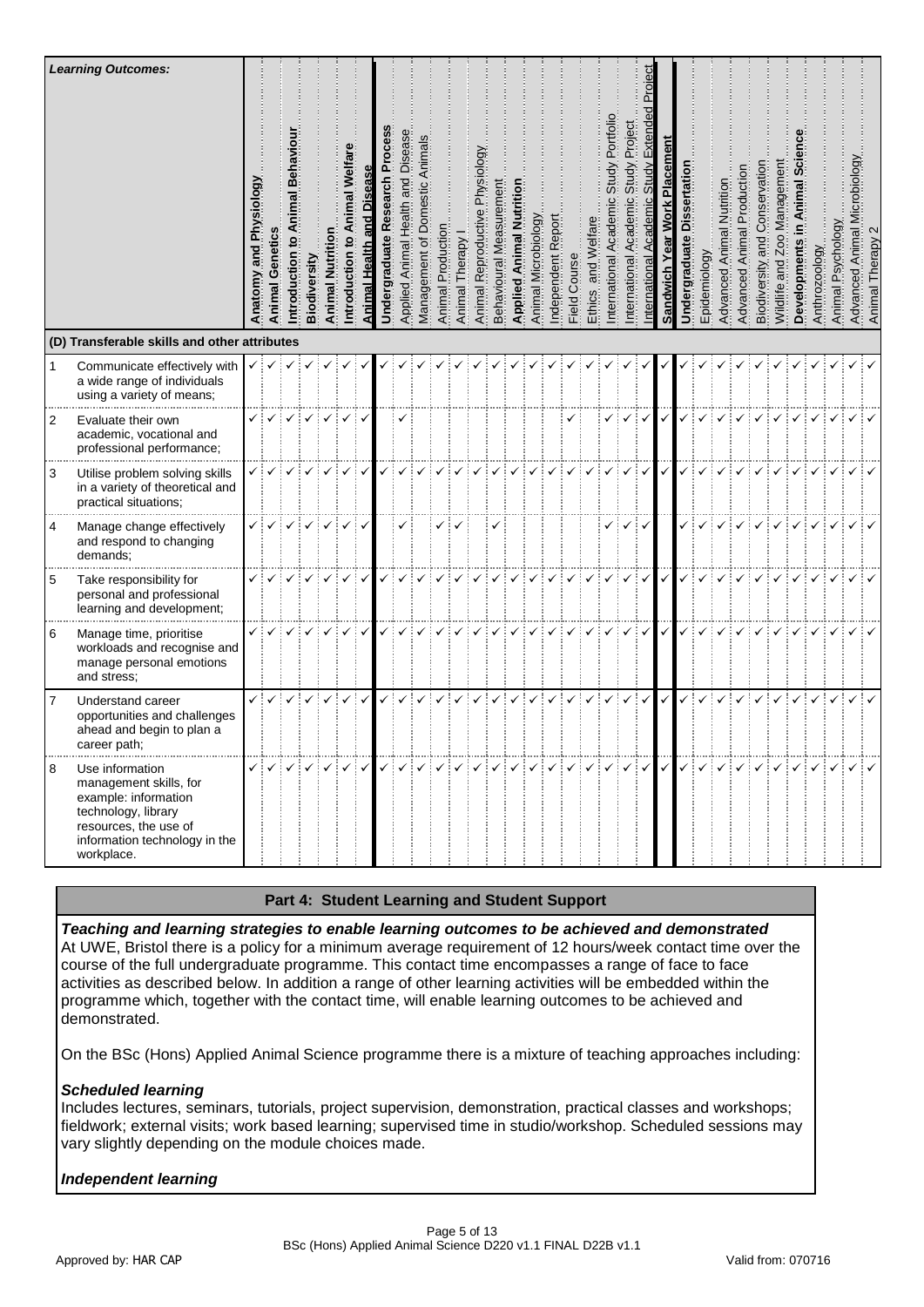Includes hours engaged with essential reading, case study preparation, assignment preparation and completion etc. Scheduled sessions may vary slightly depending on the module choices made.

# *Placement learning*

May include a placement in industry when completing the Work Placement module.

# *International Academic Study*

Within this programme there is an opportunity to gain academic credit for a period of studying abroad. The student would be supported to identify an opportunity of interest, which may be with established College partners or by individual arrangement. All periods of study abroad would have to meet the College's requirements before enrolment on the International Academic Study opportunity modules.

# *Virtual Learning Environment (VLE) (or equivalent)*

This specification is supported by a VLE where students will be able to find all necessary module information. Direct links to information sources will also be provided from within the VLE.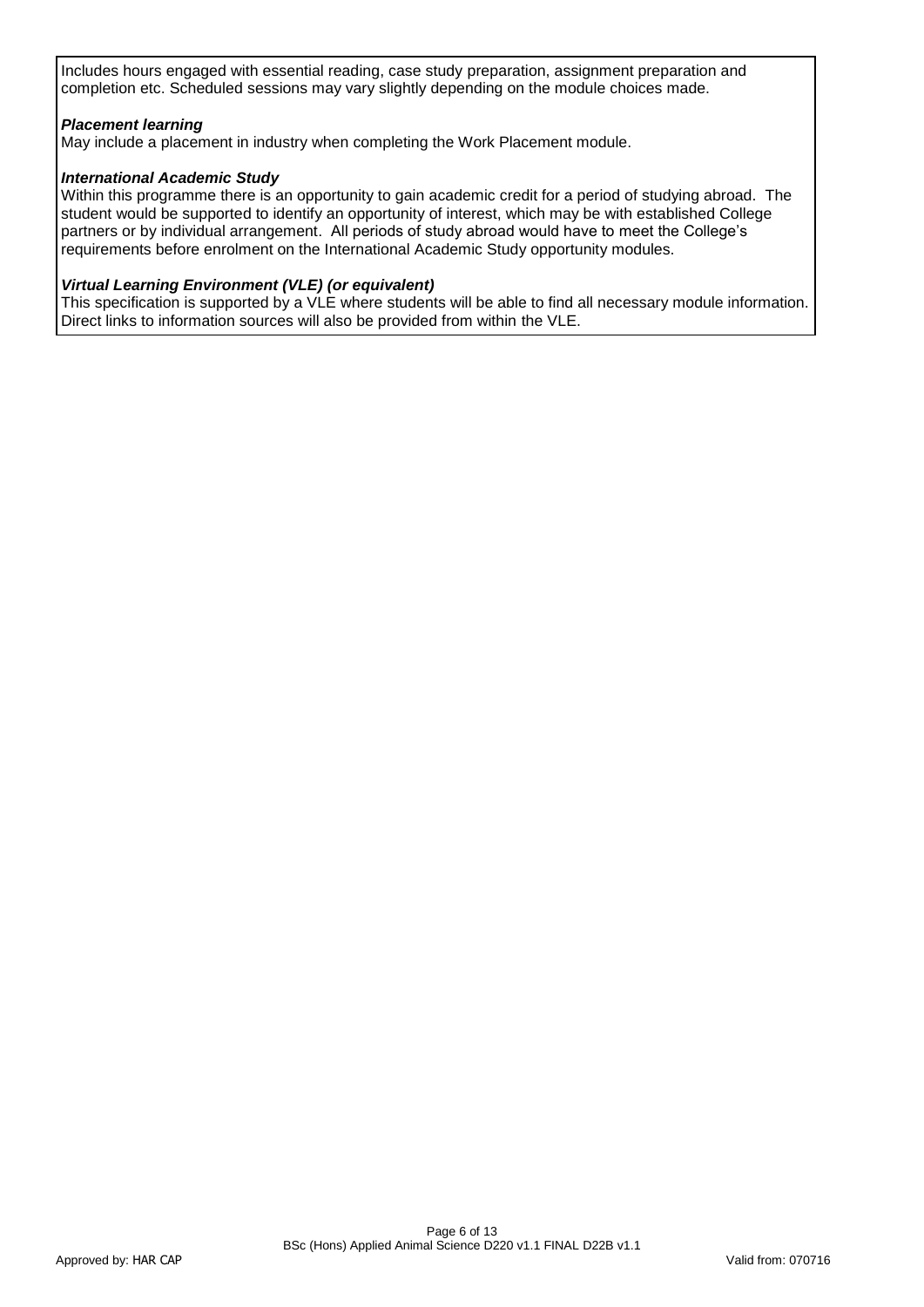# *Careers*

To support learner's career preparations, careers personnel visit Hartpury on a regular basis and the students can use all the on line resources. Tutors will also offer subject specific careers advice through module sessions or individual tutorials. Careers Fairs are arranged periodically to allow students to engage directly with employers from the industry sector.

# **Description of any Distinctive Features**

The purpose of the programme is to provide a balance of academic study and practical learning that is intellectually challenging, vocationally relevant, and provides a foundation for pursuing a career within the animal industry. The student will be equipped with the ability and knowledge required by employers. The programme has been designed to build on the competencies of a wide spectrum of students who should be capable of taking up appropriate positions of responsibility within the varied range of enterprises to be found within the animal based industries. Practicals and industry based visits will underpin the students' academic knowledge whilst giving the student the opportunity to practice and develop practical skills required.

Core modules in year 1 provide the student with a basic understanding of the physiology of animals in relation to anatomy, nutrition and reproductive technology as well as developing investigative skills for research. This knowledge is extended in the subsequent modules in year 2 with the option modules enabling the student to specialise in areas of particular interest to them, for example wildlife conservation, animal health and welfare, animal production and breeding, animal management and nutrition. These themes will be further developed in final year modules with an increased focus on research and independent study to enable progression to further study and application to industry.

Work in the laboratory and field provides students with experience in the application of the theories learned in lectures. The programme utilises the extensive land and animal facilities present on site including the farm (which includes a diary unit, a flock of Romney X Cheviots sheep and a red deer herd) and the animal care department (which has an extensive range of small and large mammals and vivarium species including reptiles, amphibians and invertebrates). Guest lecturers and visits to external organisations (including Bristol Zoo, Sequani, Guide Dogs etc.) allow students to appreciate how these theories are applied in commercial organisations and real-life situations.

There are also two optional residential field trips available as part of the programme. A field course module to South Africa runs in the second year of the programme. This provides students with an opportunity to explore African ecology and ethology. In the third year of the course there is a residential visit to Marwell Wildlife Park that is part of the Wildlife and Zoo Management module. This trip enables students to identify and evaluate the environmental and behavioural needs of a range of non-domestic animal species and provides the opportunity to investigate the necessary criteria for the reintroduction of animals into the wild.

After consultation with the Vocational Panel members it was recommended that students have the opportunity to engage with the animal industry in the form of a placement. As a result, students will be encouraged to undertake an optional placement module where they will gain both practical and business knowledge in the animal industry.

Learners will be supported throughout the programme via online web-based support such as the VLE, electronic resources through the Hartpury Learning Resource Centre and individual tutorial sessions with a designated tutor.

Through complementary studies students are able to acquire generic professional qualifications such as first aid, health and safety, and risk assessment, alongside industry specific certificates such as Safe Use of Veterinary Medicines. As well as being able to join the UWE Students Union and associated societies, it will also be possible to join the Land and Animal Biology Society (LABS) which is administered by Hartpury students, in order to offer animal and land-based activities to complement formal programme studies.

This programme offers the opportunity for students to undertake an approved Exchange Programme, for an agreed period (one/two semesters), of overseas study at a higher education institution studying modules appropriate to their programme aims and which have been pre-approved by the Programme Manager. The Exchange Programme is dependent on an approved agreement between Hartpury College and an approved International Institution for BSc (Hons) Animal Science.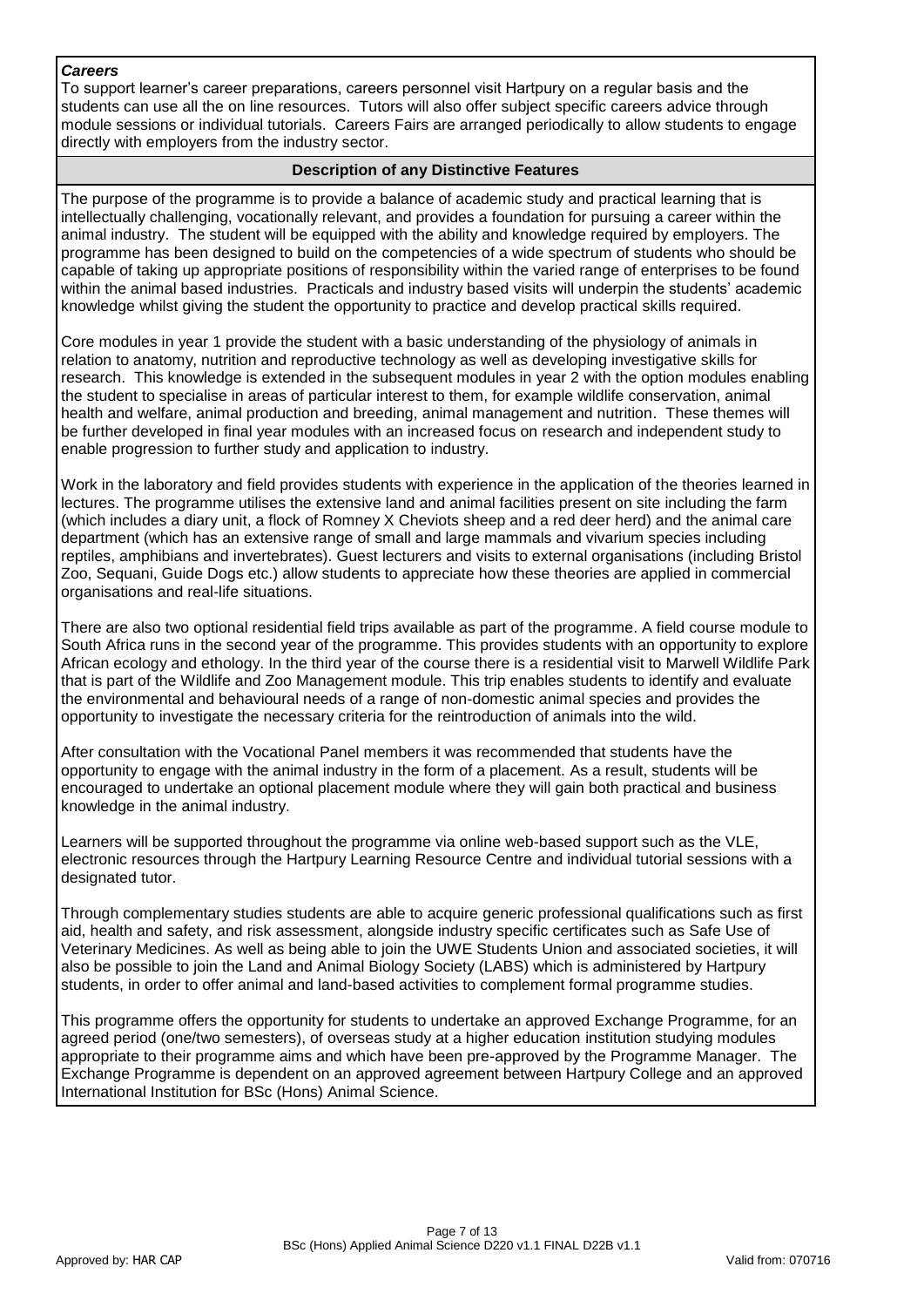#### **Part 5: Assessment**

Approved variant to University [Academic Regulations and Procedures](http://www1.uwe.ac.uk/students/academicadvice/assessments/regulationsandprocedures.aspx)

#### **Assessment Strategy**

Assessment strategy to enable the learning outcomes to be achieved and demonstrated:

Individuals learn through different methods, hence a range of teaching and assessment techniques are used throughout the programme. Theoretical lectures, practicals (computer based, laboratory, farm and estate), seminars and debates, industry based visits and guest speakers from within the industry enhance the students' academic knowledge, whilst giving the student the opportunity to practice and develop applied skills needed for industry. Module assessments are designed to apply the knowledge and experience gained from these learning opportunities to a real world context using a range of skills.

In line with the College's commitment to facilitating equal opportunities, a student may apply for alternative means of assessment if appropriate. Each application will be considered on an individual basis taking into account learning and assessment needs. For further information regarding this please refer to the VLE.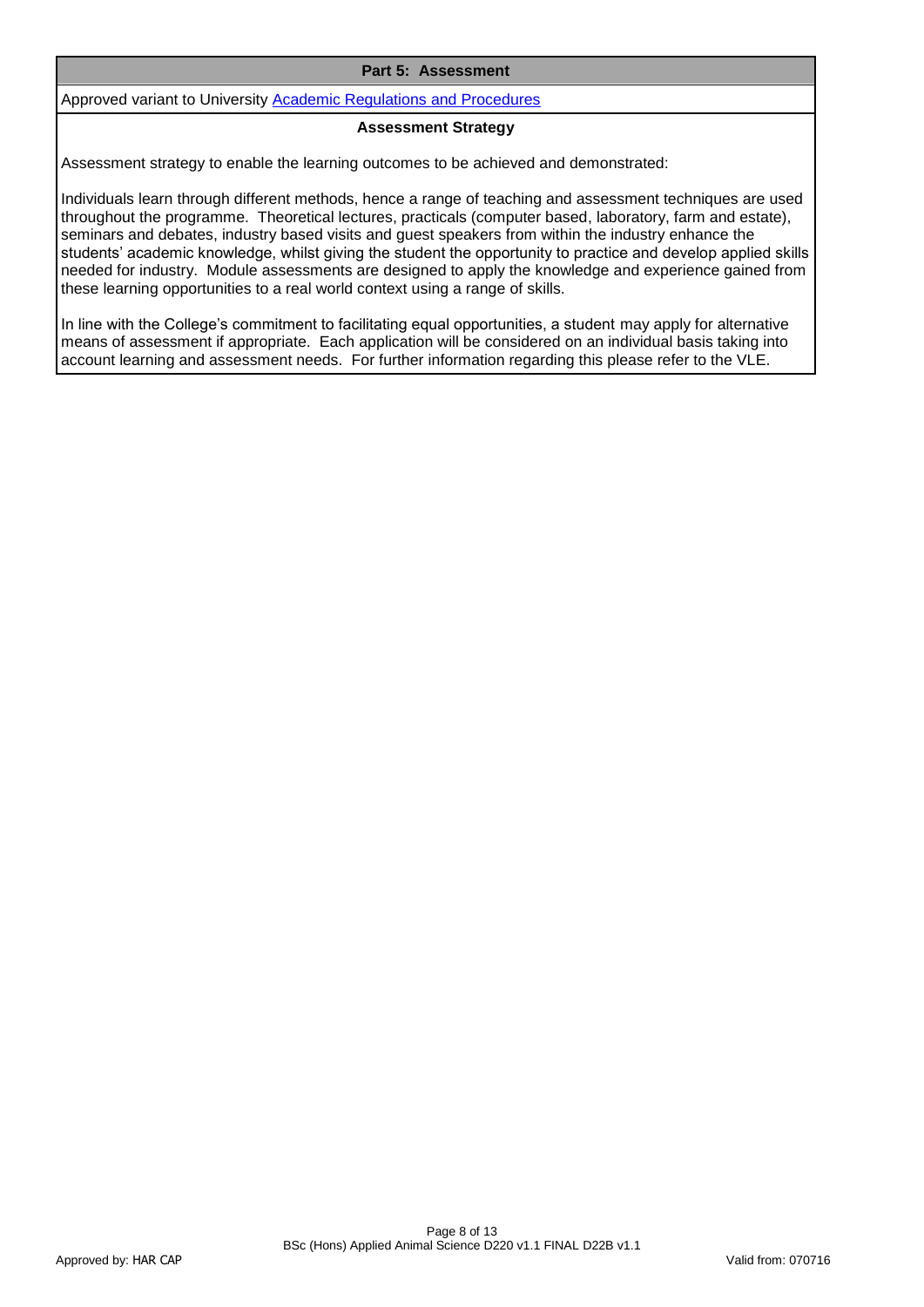|                                                |                                                                                                                                                                                                                                     |                               | <b>Assessment Map</b>     |                                 |                          |                                                |                           |                              |                  |                     |            |
|------------------------------------------------|-------------------------------------------------------------------------------------------------------------------------------------------------------------------------------------------------------------------------------------|-------------------------------|---------------------------|---------------------------------|--------------------------|------------------------------------------------|---------------------------|------------------------------|------------------|---------------------|------------|
|                                                | The programme encompasses a range of assessment methods including; unseen written exams, practical exams, written<br>assignments, reports/projects, laboratory/field notebooks. These are detailed in the following assessment map: |                               |                           |                                 |                          |                                                |                           |                              |                  |                     |            |
|                                                | Assessment Map for BSc (Hons) Applied Animal Science/BSc (Hons) Applied Animal Science (SW)                                                                                                                                         |                               |                           |                                 |                          |                                                |                           |                              |                  |                     |            |
|                                                |                                                                                                                                                                                                                                     |                               |                           |                                 |                          | Type of Assessment*                            |                           |                              |                  |                     |            |
|                                                |                                                                                                                                                                                                                                     | <b>Unseen Written</b><br>Exam | Open Book<br>Written Exan | <b>In-class Written</b><br>Test | Exam<br><b>Practical</b> | <b>Skill</b><br>Assessment<br><b>Practical</b> | Oral assessment<br>and/or | Assignment<br><b>Nritter</b> | Report / Project | <b>Dissertation</b> | Portfolio  |
| <b>Compulsory</b>                              | Anatomy and Physiology                                                                                                                                                                                                              | A (50)                        |                           |                                 | A (25)                   |                                                |                           |                              | B(25)            |                     |            |
| <b>Modules</b><br>Level 1                      | <b>Animal Nutrition</b>                                                                                                                                                                                                             | A(50)                         |                           |                                 |                          |                                                |                           |                              | B (50)           |                     |            |
|                                                | <b>Animal Genetics</b>                                                                                                                                                                                                              |                               |                           |                                 |                          |                                                | A<br>(100)                |                              |                  |                     |            |
|                                                | Introduction to Animal Behaviour<br>Biodiversity                                                                                                                                                                                    | A (40)<br>A (50)              |                           |                                 |                          |                                                |                           | B (60)                       | B(50)            |                     |            |
|                                                | Introduction to Animal Welfare                                                                                                                                                                                                      | A (50)                        |                           |                                 |                          |                                                |                           | B(50)                        |                  |                     |            |
|                                                | Animal Health and Disease                                                                                                                                                                                                           | A (70)                        |                           |                                 |                          |                                                |                           |                              | B(30)            |                     |            |
|                                                |                                                                                                                                                                                                                                     |                               |                           |                                 |                          |                                                |                           |                              |                  |                     |            |
| <b>Compulsory</b><br><b>Modules</b><br>Level 2 | <b>Applied Animal Nutrition</b><br>Undergraduate Research Process                                                                                                                                                                   | A (50)                        |                           |                                 |                          |                                                |                           |                              | B(50)<br>A       |                     |            |
| <b>Optional</b><br><b>Modules</b>              | Applied Animal Health and<br><b>Disease</b>                                                                                                                                                                                         | A(60)                         |                           |                                 |                          |                                                |                           | B(40)                        | (100)            |                     |            |
| Level <sub>2</sub>                             | <b>Management of Domestic Animals</b>                                                                                                                                                                                               |                               |                           |                                 |                          | A (30)                                         |                           | B (70)                       |                  |                     |            |
|                                                | <b>Animal Production</b>                                                                                                                                                                                                            | A (50)                        |                           |                                 |                          |                                                |                           |                              | B(50)            |                     |            |
|                                                | Animal Therapy 1                                                                                                                                                                                                                    |                               |                           |                                 |                          |                                                | A<br>(100)                |                              |                  |                     |            |
|                                                | Animal Reproductive Physiology                                                                                                                                                                                                      | A (50)                        |                           |                                 |                          |                                                |                           | B (50)                       |                  |                     |            |
|                                                | <b>Behavioural Measurement</b>                                                                                                                                                                                                      | A (50)                        |                           |                                 |                          |                                                | B(50)                     |                              |                  |                     |            |
|                                                | Animal Microbiology                                                                                                                                                                                                                 | A (30)                        |                           | A (20)                          |                          |                                                |                           | B (50)                       |                  |                     |            |
|                                                | Independent Report                                                                                                                                                                                                                  |                               | A (25)                    |                                 |                          |                                                |                           |                              | B (75)           |                     |            |
|                                                | <b>Field Course</b>                                                                                                                                                                                                                 |                               |                           |                                 |                          |                                                | A (25)                    |                              | B (75)           |                     |            |
|                                                | <b>Ethics and Welfare</b>                                                                                                                                                                                                           | A (50                         |                           |                                 |                          |                                                | B(50)                     |                              |                  |                     |            |
|                                                | International Academic Study<br>Portfolio                                                                                                                                                                                           |                               |                           |                                 |                          |                                                |                           |                              |                  |                     | Α<br>(100) |
|                                                | International Academic Study<br>Project                                                                                                                                                                                             |                               |                           |                                 |                          |                                                | A (25)                    |                              |                  |                     | B (75)     |
|                                                | <b>International Academic Study</b><br><b>Extended Project</b>                                                                                                                                                                      |                               |                           |                                 |                          |                                                | A(25)                     |                              |                  |                     | B (75)     |
| <b>Optional</b><br>Year                        | Sandwich Year Work Placement                                                                                                                                                                                                        |                               |                           |                                 |                          |                                                |                           |                              |                  |                     | A<br>(100) |
| <b>Compulsory</b><br><b>Modules</b>            | Developments in Animal Science                                                                                                                                                                                                      | A<br>(100)                    |                           |                                 |                          |                                                |                           |                              |                  |                     |            |
| Level 3                                        | <b>Undergraduate Dissertation</b>                                                                                                                                                                                                   |                               |                           |                                 |                          |                                                |                           |                              |                  | A<br>(100)          |            |
| <b>Optional</b>                                | <b>Advanced Animal Microbiology</b>                                                                                                                                                                                                 | A (50)                        |                           |                                 |                          | B(50)                                          |                           |                              |                  |                     |            |
| <b>Modules</b><br>Level 3                      | <b>Advanced Animal Nutrition</b>                                                                                                                                                                                                    | A(50)                         |                           |                                 |                          |                                                |                           |                              | B (50)           |                     |            |
|                                                | <b>Advanced Animal Production</b>                                                                                                                                                                                                   | A (60)                        |                           |                                 |                          |                                                |                           | B(40)                        |                  |                     |            |
|                                                | Animal Psychology                                                                                                                                                                                                                   | A(60)                         |                           |                                 |                          |                                                |                           |                              | B(40)            |                     |            |
|                                                | Animal Therapy 2                                                                                                                                                                                                                    | A (75)                        |                           |                                 |                          |                                                |                           | B(25)                        |                  |                     |            |
|                                                | Anthrozoology                                                                                                                                                                                                                       |                               | A(100)                    |                                 |                          |                                                |                           |                              |                  |                     |            |
|                                                | <b>Biodiversity and Conservation</b>                                                                                                                                                                                                |                               |                           |                                 |                          |                                                | A(30)                     | B (70)                       |                  |                     |            |
|                                                | Epidemiology                                                                                                                                                                                                                        | A (60)                        |                           |                                 |                          |                                                |                           | B(40)                        |                  |                     |            |
|                                                | Wildlife and Zoo Management                                                                                                                                                                                                         |                               |                           |                                 |                          |                                                | A(25)                     | B (75)                       |                  |                     |            |
| above.                                         | *Assessment should be shown in terms of either Written Exams, Practical exams, or Coursework as indicated by the colour coding                                                                                                      |                               |                           |                                 |                          |                                                |                           |                              |                  |                     |            |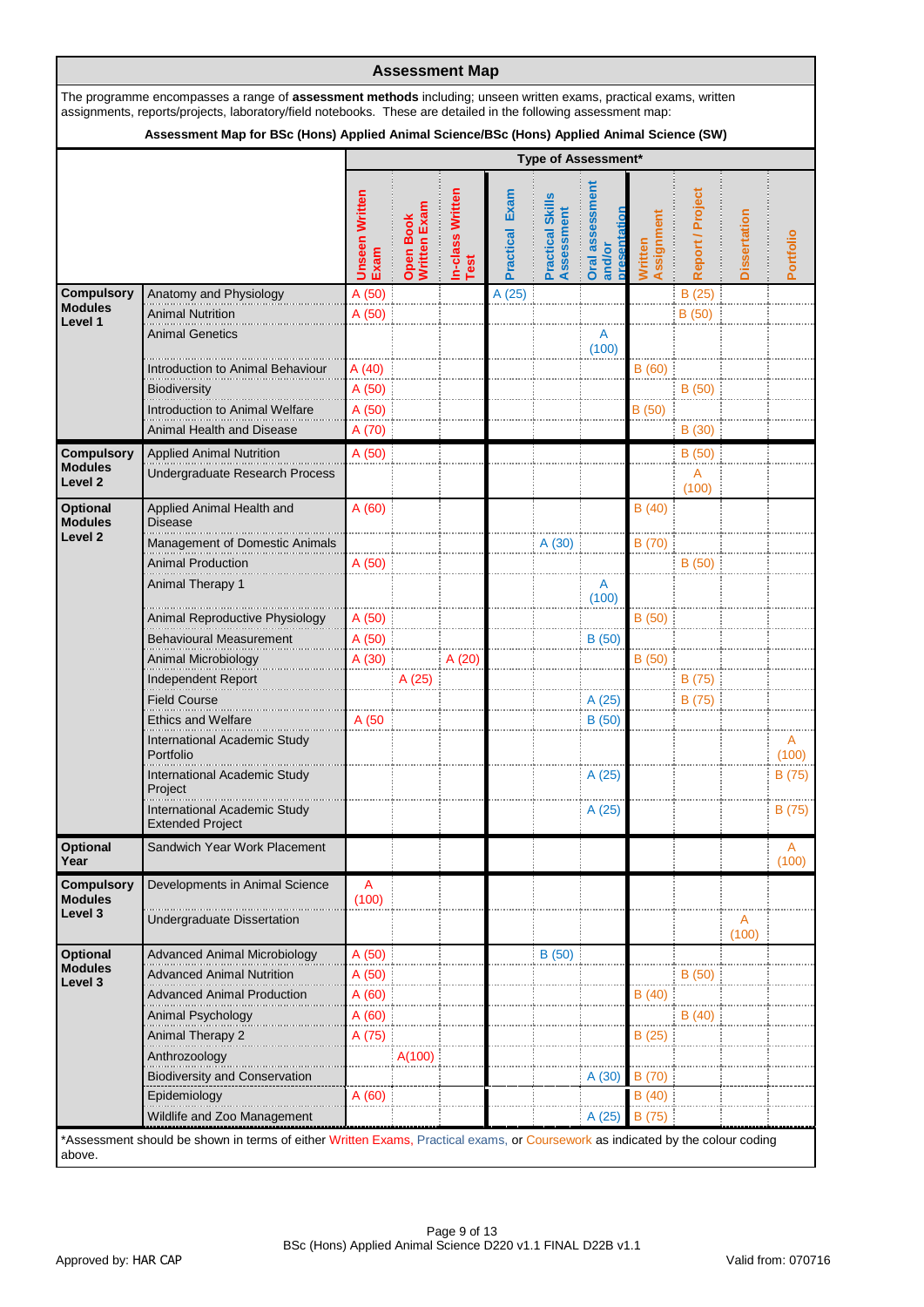This structure diagram demonstrates the student journey from Entry through to Graduation for a typical **full time student**, including:

- 1 level and credit requirements<br>
2 interim award requirements<br>
3 module diet, including compu
- interim award requirements
- 3 module diet, including compulsory and optional modules

| <b>ENTRY</b>      |                   | <b>Compulsory Modules</b>                                                                                                                                                                                                                                                                      | <b>Optional Modules</b>                                                                                                                                                                                                                                                                                                                                                                                                                                                                                                                                                                                                                                                                                                      | <b>Interim Awards</b>                                                                                                                                                                                                                                                                                                                                                                                                                                                                                                                                                                                                                                                                                                                                                                                                                               |
|-------------------|-------------------|------------------------------------------------------------------------------------------------------------------------------------------------------------------------------------------------------------------------------------------------------------------------------------------------|------------------------------------------------------------------------------------------------------------------------------------------------------------------------------------------------------------------------------------------------------------------------------------------------------------------------------------------------------------------------------------------------------------------------------------------------------------------------------------------------------------------------------------------------------------------------------------------------------------------------------------------------------------------------------------------------------------------------------|-----------------------------------------------------------------------------------------------------------------------------------------------------------------------------------------------------------------------------------------------------------------------------------------------------------------------------------------------------------------------------------------------------------------------------------------------------------------------------------------------------------------------------------------------------------------------------------------------------------------------------------------------------------------------------------------------------------------------------------------------------------------------------------------------------------------------------------------------------|
|                   | Year <sub>1</sub> | Anatomy and Physiology<br>(UINXNW-30-1)<br>Animal Genetics (UINXNV-15-1)<br>Animal Health and Disease<br>(UINXKK-15-1)<br>Animal Nutrition (UINXK5-15-1)<br>Biodiversity (UINXK6-15-1)<br>Introduction to Animal Behaviour<br>(UINXK7-15-1)<br>Introduction to Animal Welfare<br>(UINXK9-15-1) |                                                                                                                                                                                                                                                                                                                                                                                                                                                                                                                                                                                                                                                                                                                              | CertHE Animal Science<br>Requirements: 120 credits at level 0<br>or above of which not less than 100<br>are at level 1 or above.<br><b>DipHE Applied Animal Science</b><br>Requirements: 240 credits at level 0<br>or above of which not less than 220<br>are at level 1 or above and not less<br>than 100 at level 2 or above.                                                                                                                                                                                                                                                                                                                                                                                                                                                                                                                     |
|                   | Ν<br>Year         | <b>Applied Animal Nutrition</b><br>(UINXSP-15-2)<br>Undergraduate Research Process<br>(UINXU5-15-2)                                                                                                                                                                                            | Students are normally required to<br>select 90 credits from the optional<br>modules listed below:<br>Animal Microbiology (UINXRK-15-2)<br>Animal Production (UINXSL-15-2)<br>Animal Reproductive Physiology<br>(UINXRM-15-2)<br>Animal Therapy 1 (UINXU4-15-2)<br>Applied Animal Health and Disease<br>(UINXSN-30-2)<br><b>Behavioural Measurement</b><br><b>UINXSS-15-2)</b><br>Ethics and Welfare (UINXSW-15-2)<br>Field Course (UINXSY-15-2)<br>Independent Report (UINXRX-15-2)<br>Management of Domestic Animals<br>(UINXT8-30-2)<br>International Academic Study<br>Portfolio (UINXRP-15-2)<br>International Academic Study Project<br>(UINXRQ-30-2)<br>International Academic Study<br>Extended Project (UINXRR-45-2) | <b>BSc Applied Animal Science</b><br>Requirements: 300 credits at level 0<br>or above of which not less than 280<br>are at level 1 or above, not less than<br>100 at level 2 or above and not less<br>than 60 at level 3 or above.<br><b>TARGET AWARD</b><br><b>BSc (Hons) Applied Animal Science</b><br>Credit Requirements: 360 credits at<br>level 0 or above of which not less<br>than 340 are at level 1 or above, not<br>less than 200 are at level 2 or above<br>and not less than 100 at level 3 or<br>above. This must include all<br>compulsory modules.<br><b>TARGET AWARD</b><br><b>BSc (Hons) Applied Animal Science</b><br>(SW)<br>Credit Requirements: 360 credits at<br>level 0 or above of which not less<br>than 340 are at level 1 or above, not<br>less than 200 are at level 2 or above<br>and not less than 100 at level 3 or |
|                   | vea<br>Out        | Sandwich Year Work Placement (UINVK6-15-2)                                                                                                                                                                                                                                                     |                                                                                                                                                                                                                                                                                                                                                                                                                                                                                                                                                                                                                                                                                                                              | above. This must include all<br>compulsory modules and the<br>Sandwich Year Work Placement                                                                                                                                                                                                                                                                                                                                                                                                                                                                                                                                                                                                                                                                                                                                                          |
|                   | ω<br>Year         | Developments in Animal Science<br>(UINV3G-15-3)<br>Undergraduate Dissertation<br>(UINV3R-45-3)                                                                                                                                                                                                 | Students are normally required to<br>select 60 credits from the optional<br>modules listed below:<br><b>Advanced Animal Microbiology</b><br>(UINV4T-15-3)<br>Advanced Animal Nutrition (UINV4S-<br>$15 - 3)$<br><b>Advanced Animal Production</b><br>(UINV4V-15-3)<br>Animal Psychology (UINV4X-15-3)<br>Animal Therapy 2 (UINV36-15-3)<br>Anthrozoology (UINV38-15-3)<br><b>Biodiversity and Conservation</b><br>(UINV39-15-3)<br>Epidemiology (UINV3H-15-3)<br>Wildlife and Zoo Management<br>(UINV3N-15-3)                                                                                                                                                                                                                | module.                                                                                                                                                                                                                                                                                                                                                                                                                                                                                                                                                                                                                                                                                                                                                                                                                                             |
| <b>GRADUATION</b> |                   |                                                                                                                                                                                                                                                                                                |                                                                                                                                                                                                                                                                                                                                                                                                                                                                                                                                                                                                                                                                                                                              |                                                                                                                                                                                                                                                                                                                                                                                                                                                                                                                                                                                                                                                                                                                                                                                                                                                     |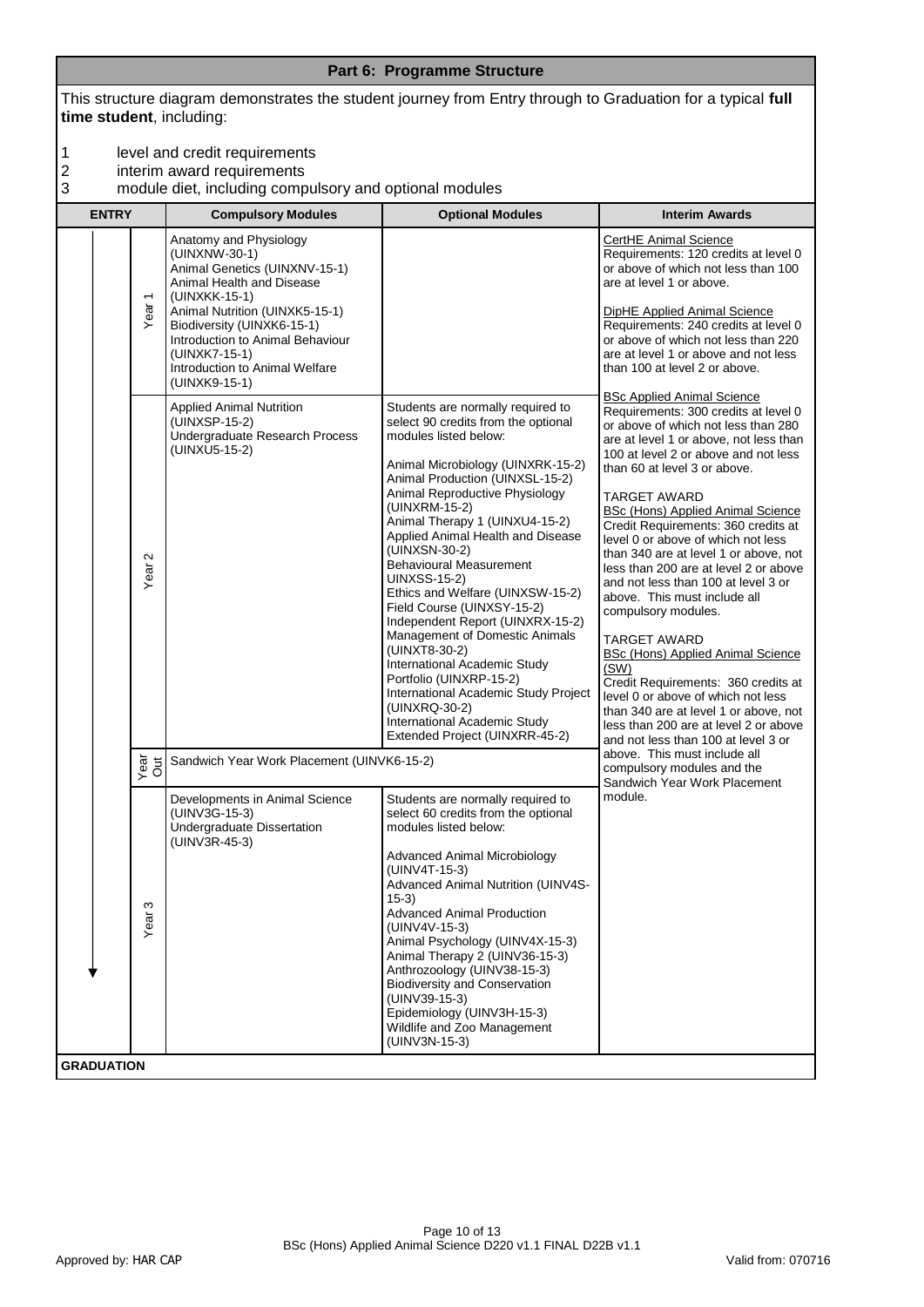# **Part time:**

The following structure diagram demonstrates an example of the student journey from Entry through to Graduation for a typical **part time student.**

| <b>ENTRY</b>      |                     | <b>Compulsory Modules</b>                                                                                                                                     | <b>Optional Modules</b>                                                                                                                                                 | <b>Interim Awards</b>                                                                                                                                                                                                                                                |
|-------------------|---------------------|---------------------------------------------------------------------------------------------------------------------------------------------------------------|-------------------------------------------------------------------------------------------------------------------------------------------------------------------------|----------------------------------------------------------------------------------------------------------------------------------------------------------------------------------------------------------------------------------------------------------------------|
|                   | Year <sub>1.1</sub> | Anatomy and Physiology<br>(UINXNW-30-1)<br>Animal Genetics (UINXNV-15-1)<br>Introduction to Animal Behaviour<br>(UINXK7-15-1)                                 |                                                                                                                                                                         | CertHE Animal Science<br>Requirements: 120 credits at level 0<br>or above of which not less than 100<br>are at level 1 or above.<br>DipHE Applied Animal Science                                                                                                     |
|                   | Year <sub>1.2</sub> | Animal Nutrition (UINXK5-15-1)<br>Biodiversity (UINXK6-15-1)<br>Introduction to Animal Welfare<br>(UINXK9-15-1)<br>Animal Health and Disease<br>(UINXKK-15-1) |                                                                                                                                                                         | Requirements: 240 credits at level 0<br>or above of which not less than 220<br>are at level 1 or above and not less<br>than 100 at level 2 or above.<br><b>BSc Applied Animal Science</b><br>Requirements: 300 credits at level 0                                    |
|                   | Year 2.1            | Undergraduate Research Process<br>(UINXU5-15-2)                                                                                                               | Management of Domestic Animals<br>(UINXT8-30-2)<br>Animal Therapy 1 (UINXU4-15-2)                                                                                       | or above of which not less than 280<br>are at level 1 or above, not less than<br>100 at level 2 or above and not less<br>than 60 at level 3 or above.                                                                                                                |
|                   | Year 2.2            | <b>Applied Animal Nutrition</b><br>(UINXSP-15-2)                                                                                                              | Animal Reproductive Physiology<br>(UINXRM-15-2)<br>Field Course (UINXSY-15-2)<br>Ethics and Welfare (UINXSW-15-2)                                                       | <b>TARGET AWARD</b><br>BSc (Hons) Applied Animal Science<br>Credit Requirements: 360 credits at<br>level 0 or above of which not less<br>than 340 are at level 1 or above, not                                                                                       |
|                   | Year<br>Out         | Sandwich Year Work Placement (UINVK6-15-2)                                                                                                                    |                                                                                                                                                                         | less than 200 are at level 2 or above<br>and not less than 100 at level 3 or                                                                                                                                                                                         |
|                   | 3.1<br>Year         | Developments in Animal Science<br>(UINV3G-15-3)                                                                                                               | <b>Biodiversity and Conservation</b><br>(UINV39-15-3)<br>Animal Therapy 2 (UINV36-15-3)<br>Anthrozoology (UINV38-15-3)<br>Advanced Animal Nutrition (UINV4S-<br>$15-3)$ | above. This must include all<br>compulsory modules.<br><b>TARGET AWARD</b><br>BSc (Hons) Applied Animal Science<br>(SW)<br>Credit Requirements: 360 credits at                                                                                                       |
|                   | $\sim$<br>က<br>Year | Undergraduate Dissertation<br>(UINV3R-45-3)                                                                                                                   | Wildlife and Zoo Management<br>(UINV3N-15-3)<br>Epidemiology (UINV3H-15-3)                                                                                              | level 0 or above of which not less<br>than 340 are at level 1 or above, not<br>less than 200 are at level 2 or above<br>and not less than 100 at level 3 or<br>above. This must include all<br>compulsory modules and the<br>Sandwich Year Work Placement<br>module. |
| <b>GRADUATION</b> |                     |                                                                                                                                                               |                                                                                                                                                                         |                                                                                                                                                                                                                                                                      |

# **Part 7: Entry Requirements**

The University's Standard Entry Requirements apply with the following additions/exceptions\*:

Applicants will have achieved tariff points as appropriate for the year of entry, which for the academic year 2013/14 was 240 tariff points.

Applicants must provide evidence which demonstrates to the University's satisfaction that they can benefit from study at honours degree level and are likely to achieve the required standard. Applicants will have achieved five subjects including English, Mathematics and Science at GCSE level Grades A-C or above, or equivalent and current UCAS Tariff Points (including a biological science), or equivalent.

We also welcome applicants from a diverse range of backgrounds who do not have the entry requirements outlined above. The University will consider applicants on the basis of evidence of personal, professional and educational experience which indicates an applicant's ability to meet the demands of an undergraduate degree programme. Applicants with non-standard entry criteria will be reviewed on an individual basis. This will take the form of an individual interview with members of the programme team and possibly the completion of a set task such as a written assignment. Where appropriate experience or learning has been gained prior to enrolment on the programme RPL/RPEL may be possible.

Applicants whose first language is not English must also gain a minimum IELTS score of 6.0 prior to entry onto the programme.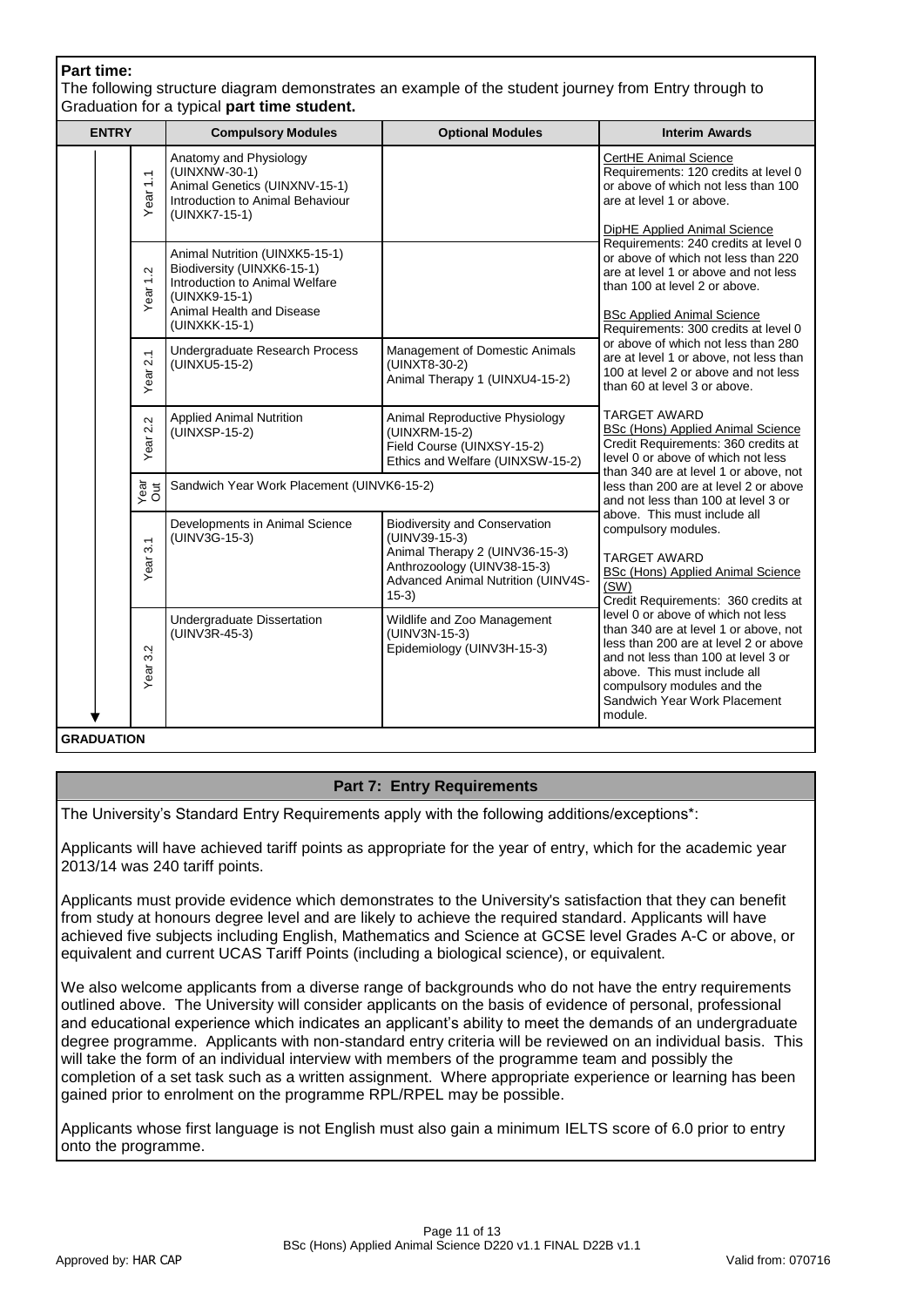#### **Part 8: Reference Points and Benchmarks**

Description of *how* the following reference points and benchmarks have been used in the design of the programme:

# [QAA UK Quality Code for HE](http://www.qaa.ac.uk/assuringstandardsandquality/quality-code/Pages/default.aspx)

National qualification framework Subject benchmark statements [University strategies and policies](http://www1.uwe.ac.uk/aboutus/policies) Staff research projects Any relevant PSRB requirements Any occupational standards

QAA UK Quality Code for HE has been used to define the minimum level of achievement that students need to achieve to succeed on this programme and achieve the qualification. It has also been used to inform the academic quality of the programme and enhance the quality of the learning opportunities and the assessment methods used to measure achievement on the programme.

Relevant subject benchmark statements (Agriculture, horticulture, forestry, food and consumer sciences (2009)) have informed the characteristics of the subject matter and curriculum development of the programme, the programme learning outcomes and the attributes that a graduate of this programme should be able to demonstrate.

# University Strategies and Policies:

The Academic Regulations and Procedures 2012-13 has been used to ensure that the quality of learning, teaching and assessment on this programme adheres to the university's frame work of academic regulations, procedures and working practices that enable the assurance of academic standards. The university's Policy on Word Count has also been used to inform the assessment strategy stated in Part 5 of this document and is detailed on the module descriptors.

# *University of the West of England 2020 Strategy*

Has been used in designing this programme to ensure that the programme is: learning-centred; underpinned by sound health and safety practices and informed by research and professional practice; inclusive, flexible and accessible, exemplified in particular by the part-time and accelerated study routes; and, provides a diverse assessment diet. Furthermore, the programme aims to produce graduates who: know and value themselves as open-minded, reflective and inter-dependent learners, and participants, employees, selfemployed professionals and entrepreneurs in global settings and as global citizens; and, reflect on their own learning and practice, who value others as collaborators in their learning and its exchange.

Assessment within the programme: is an integral part of a dynamic learning and teaching process and not separate from it; plays a key part in the rigorous setting and maintaining of academic standards; provides all students with the entitlement to parity of treatment; makes no distinction between different modes of study; ensures that progression is achieved by credit accumulation and the completion of pre-requisites and corequisites; recognises different module learning in different forms of assessment; and, affords students the maximum opportunity to demonstrate their knowledge, skills, competencies and overall strengths through a variety of assessed activities.

# *Teaching, Learning and Scholarship Strategy*

Has been used in designing this programme to ensure that the programme is underpinned by the five key principles which aim to enhance the student experience across the Associate Faculty. This programme will provide a high quality experience through a focus on student progression and achievement, academic currency and relevance, innovative delivery and assessment and feedback delivered by appropriately qualified staff who undergo Continuing Professional Development (CPD) that is linked to the UK Professional Standards Framework. The programme team will encourage and support individuals from diverse backgrounds and cultures to enable them to enter higher education and fulfil their potential. The programme adopts a fully integrated and collaborative approach to preparing students for future graduate level employment and to foster the inquiring mind-set, which will ultimately support lifelong learning for the benefit of both the graduate and wider society. The programme promotes an active scholarship culture that incorporates the scholarship of discovery, integration, application and inquiry-based learning that will transform students' understanding of knowledge and research. Students will be encouraged to develop knowledge exchange partnerships by fostering connections with each other as well as local businesses and other community partners.

# Staff research projects: